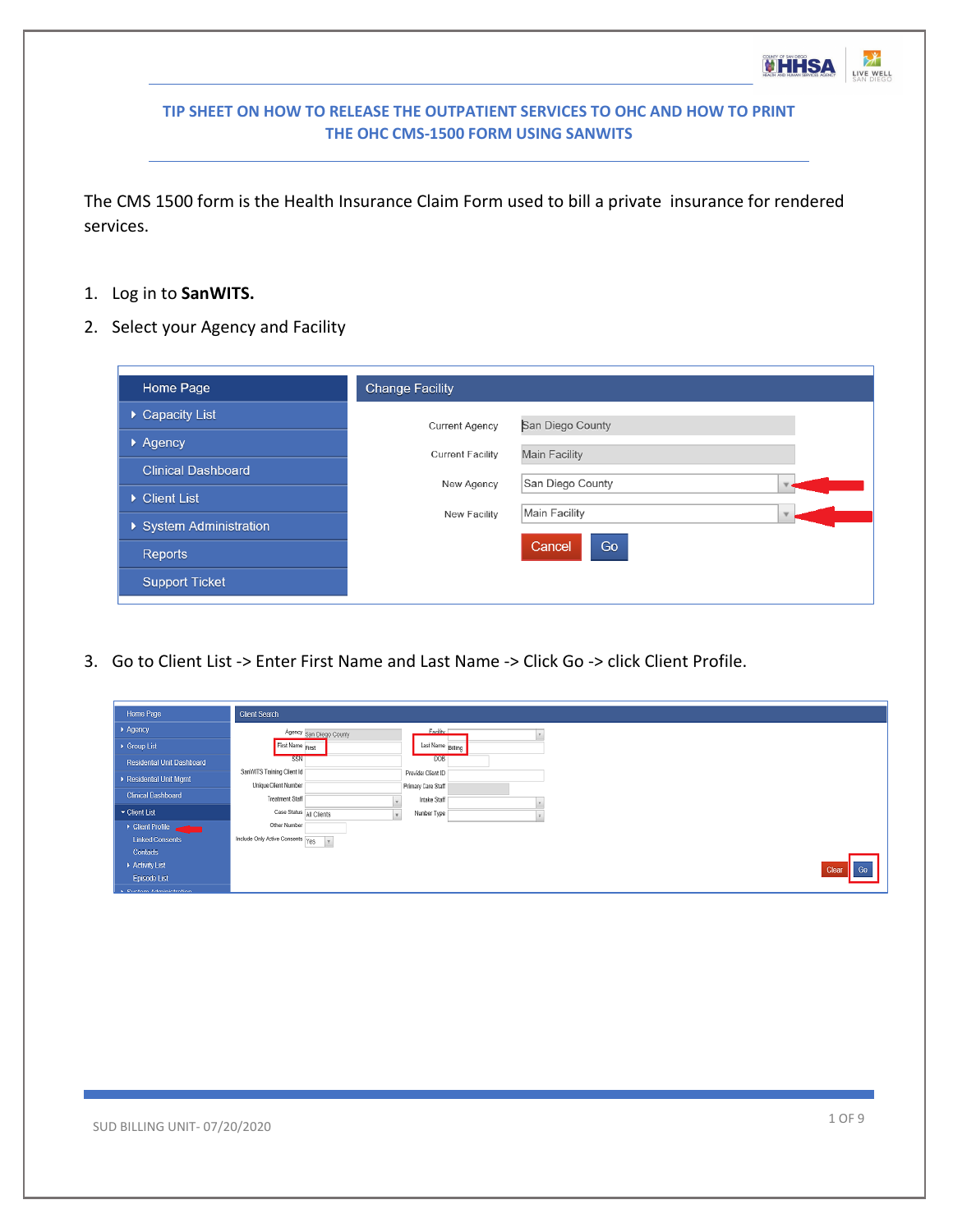4. Go to Payor Group Enrollment (PGE). Click Add Benefit Plan Enrollment.

#### **Payor Group Enrollment screen**



5. Select Payor-Type (Group Insurance) and Plan Group (Other Health Coverage (OHC) General. Select Relationship to Subscriber (Self). Enter Coverage Start (e.g. 03/01/2020)

Enter Subscriber # or 000 if not available.

Enter the OHC Policy # on the Policy # field when available. **NOTE:** If client is DMC Billable, please create a DMC PGE as well.

| <b>Other Numbers</b>          | Benefit Plan/Private Pay Billing Information |   |                  |   |                                               |                                            |
|-------------------------------|----------------------------------------------|---|------------------|---|-----------------------------------------------|--------------------------------------------|
| History                       | Payor-Type Group Insurance                   |   |                  |   |                                               | Plan-Group Other Health Coverage (OHC)-Ger |
| <b>Payor Group Enrollment</b> | Payor Priority Order 3                       |   |                  |   | Policy #                                      |                                            |
| Authorization                 |                                              |   |                  |   |                                               |                                            |
| <b>Allergies</b>              | Coverage Start 3/1/2020                      | m | End              | m | Payment Scale                                 |                                            |
| <b>Document Storage Usage</b> | Aid Code 00                                  |   |                  |   | Relationship to Subscriber/ Responsible Party | Self                                       |
| <b>Linked Consents</b>        | <b>Subscriber/ Responsible Party:</b>        |   |                  |   |                                               |                                            |
| <b>Contacts</b>               |                                              |   |                  |   |                                               |                                            |
| Activity List                 | First Name                                   |   | Middle           |   | Last Name                                     |                                            |
| <b>Episode List</b>           | Birthdate                                    | ■ | Gender           |   | Subscriber # 000                              |                                            |
| ▶ System Administration       | Address 1                                    |   |                  |   |                                               |                                            |
| Reports                       | Address 2                                    |   |                  |   |                                               |                                            |
| <b>Support Ticket</b>         | City                                         |   | State California |   | $\mathcal{L}$                                 | Zip                                        |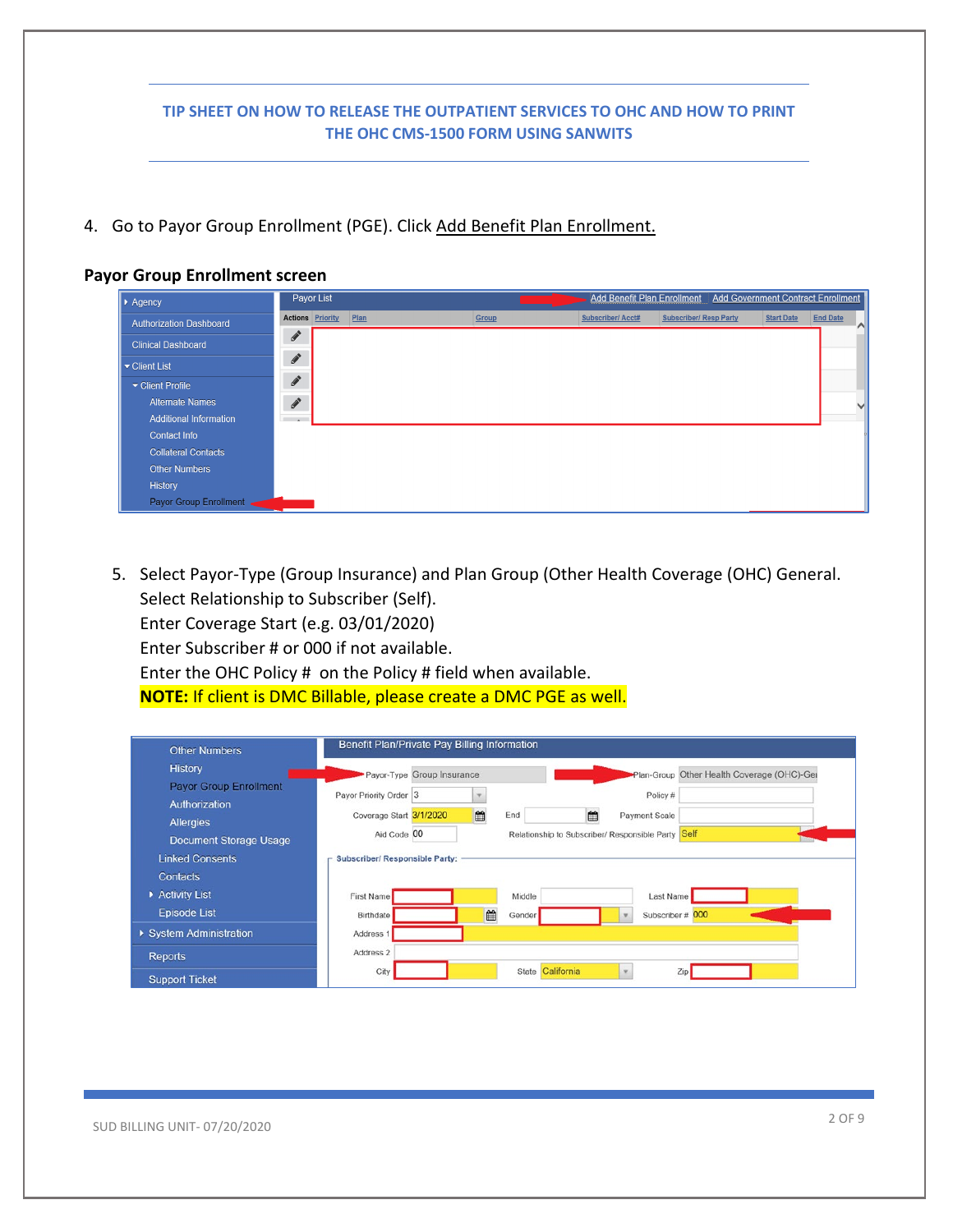| <b>Latin</b><br>Note Type DMC Billable<br>ENG ID 543986<br>Program Name DMC Billing Test Facility/0S : 9/20/2018 -<br>Service Individual Counseling OS<br>Billable Yes v<br>×<br>曲<br>Start Date 5/1/2020<br>End Date<br>జ<br>Service Location Non-residential Substance Abuse TX Facility<br>Start Time<br>Iv.<br>End Time<br>Decumentation Duration 10<br>Travel Duration 0<br>Mn.<br>Min<br>$\sim$<br>٠<br>Tetal Duration 70<br>Session Duration 60<br><b>Min</b><br>Min.<br>Contact Type Face To Face<br>×.<br># of Service  <br>Emergency<br>v.<br>Units/Sessions<br>Medi-Call<br>Visit Type <mark>AS-Assessment</mark><br>Yes<br>٠<br>$\tau$<br>Bilable:<br>Pregnant/Postpartum No<br>$\sim$<br>Was an interpreter No Interpreter Needed<br>In what language was the service provided? English<br>×<br>$\sim$<br>Load?<br>Which Evidence-Based Practices were used?<br>Evidence-Based Practices<br>Used Evidence-Based Practices<br>Motivational Interviewing<br>None<br>Relapse Prevention<br>Other<br><b>Diagnoses for this Service</b><br>Primary<br>Secondary<br>Tertary<br>Rendering Staff<br>×<br>Secondary Staff<br>$\pi$<br>Supervising Staff<br>$\sim$<br><b>Iministrative Actions</b><br>Release to Billing Delete |                       | 7. Select General [Other Health Coverage (OHC)]. Click Finish.<br>The Client Group Enrollment dropdown reflects Client Profile>Payor Group Enrollments effective on the encounter date of service. If the Medi-Cal |
|------------------------------------------------------------------------------------------------------------------------------------------------------------------------------------------------------------------------------------------------------------------------------------------------------------------------------------------------------------------------------------------------------------------------------------------------------------------------------------------------------------------------------------------------------------------------------------------------------------------------------------------------------------------------------------------------------------------------------------------------------------------------------------------------------------------------------------------------------------------------------------------------------------------------------------------------------------------------------------------------------------------------------------------------------------------------------------------------------------------------------------------------------------------------------------------------------------------------------------|-----------------------|--------------------------------------------------------------------------------------------------------------------------------------------------------------------------------------------------------------------|
|                                                                                                                                                                                                                                                                                                                                                                                                                                                                                                                                                                                                                                                                                                                                                                                                                                                                                                                                                                                                                                                                                                                                                                                                                                    |                       |                                                                                                                                                                                                                    |
|                                                                                                                                                                                                                                                                                                                                                                                                                                                                                                                                                                                                                                                                                                                                                                                                                                                                                                                                                                                                                                                                                                                                                                                                                                    |                       |                                                                                                                                                                                                                    |
|                                                                                                                                                                                                                                                                                                                                                                                                                                                                                                                                                                                                                                                                                                                                                                                                                                                                                                                                                                                                                                                                                                                                                                                                                                    |                       |                                                                                                                                                                                                                    |
|                                                                                                                                                                                                                                                                                                                                                                                                                                                                                                                                                                                                                                                                                                                                                                                                                                                                                                                                                                                                                                                                                                                                                                                                                                    |                       |                                                                                                                                                                                                                    |
|                                                                                                                                                                                                                                                                                                                                                                                                                                                                                                                                                                                                                                                                                                                                                                                                                                                                                                                                                                                                                                                                                                                                                                                                                                    |                       |                                                                                                                                                                                                                    |
|                                                                                                                                                                                                                                                                                                                                                                                                                                                                                                                                                                                                                                                                                                                                                                                                                                                                                                                                                                                                                                                                                                                                                                                                                                    |                       |                                                                                                                                                                                                                    |
|                                                                                                                                                                                                                                                                                                                                                                                                                                                                                                                                                                                                                                                                                                                                                                                                                                                                                                                                                                                                                                                                                                                                                                                                                                    |                       |                                                                                                                                                                                                                    |
|                                                                                                                                                                                                                                                                                                                                                                                                                                                                                                                                                                                                                                                                                                                                                                                                                                                                                                                                                                                                                                                                                                                                                                                                                                    |                       |                                                                                                                                                                                                                    |
|                                                                                                                                                                                                                                                                                                                                                                                                                                                                                                                                                                                                                                                                                                                                                                                                                                                                                                                                                                                                                                                                                                                                                                                                                                    |                       |                                                                                                                                                                                                                    |
|                                                                                                                                                                                                                                                                                                                                                                                                                                                                                                                                                                                                                                                                                                                                                                                                                                                                                                                                                                                                                                                                                                                                                                                                                                    |                       |                                                                                                                                                                                                                    |
|                                                                                                                                                                                                                                                                                                                                                                                                                                                                                                                                                                                                                                                                                                                                                                                                                                                                                                                                                                                                                                                                                                                                                                                                                                    |                       |                                                                                                                                                                                                                    |
|                                                                                                                                                                                                                                                                                                                                                                                                                                                                                                                                                                                                                                                                                                                                                                                                                                                                                                                                                                                                                                                                                                                                                                                                                                    |                       |                                                                                                                                                                                                                    |
|                                                                                                                                                                                                                                                                                                                                                                                                                                                                                                                                                                                                                                                                                                                                                                                                                                                                                                                                                                                                                                                                                                                                                                                                                                    |                       |                                                                                                                                                                                                                    |
|                                                                                                                                                                                                                                                                                                                                                                                                                                                                                                                                                                                                                                                                                                                                                                                                                                                                                                                                                                                                                                                                                                                                                                                                                                    |                       |                                                                                                                                                                                                                    |
|                                                                                                                                                                                                                                                                                                                                                                                                                                                                                                                                                                                                                                                                                                                                                                                                                                                                                                                                                                                                                                                                                                                                                                                                                                    |                       |                                                                                                                                                                                                                    |
|                                                                                                                                                                                                                                                                                                                                                                                                                                                                                                                                                                                                                                                                                                                                                                                                                                                                                                                                                                                                                                                                                                                                                                                                                                    |                       |                                                                                                                                                                                                                    |
|                                                                                                                                                                                                                                                                                                                                                                                                                                                                                                                                                                                                                                                                                                                                                                                                                                                                                                                                                                                                                                                                                                                                                                                                                                    |                       |                                                                                                                                                                                                                    |
|                                                                                                                                                                                                                                                                                                                                                                                                                                                                                                                                                                                                                                                                                                                                                                                                                                                                                                                                                                                                                                                                                                                                                                                                                                    |                       |                                                                                                                                                                                                                    |
|                                                                                                                                                                                                                                                                                                                                                                                                                                                                                                                                                                                                                                                                                                                                                                                                                                                                                                                                                                                                                                                                                                                                                                                                                                    |                       |                                                                                                                                                                                                                    |
|                                                                                                                                                                                                                                                                                                                                                                                                                                                                                                                                                                                                                                                                                                                                                                                                                                                                                                                                                                                                                                                                                                                                                                                                                                    |                       |                                                                                                                                                                                                                    |
|                                                                                                                                                                                                                                                                                                                                                                                                                                                                                                                                                                                                                                                                                                                                                                                                                                                                                                                                                                                                                                                                                                                                                                                                                                    |                       |                                                                                                                                                                                                                    |
|                                                                                                                                                                                                                                                                                                                                                                                                                                                                                                                                                                                                                                                                                                                                                                                                                                                                                                                                                                                                                                                                                                                                                                                                                                    |                       |                                                                                                                                                                                                                    |
|                                                                                                                                                                                                                                                                                                                                                                                                                                                                                                                                                                                                                                                                                                                                                                                                                                                                                                                                                                                                                                                                                                                                                                                                                                    |                       |                                                                                                                                                                                                                    |
|                                                                                                                                                                                                                                                                                                                                                                                                                                                                                                                                                                                                                                                                                                                                                                                                                                                                                                                                                                                                                                                                                                                                                                                                                                    | $\boldsymbol{\times}$ |                                                                                                                                                                                                                    |
| billable indicator on the encounter is 'no', Medi-Cal enrollment will not be included in the dropdown.                                                                                                                                                                                                                                                                                                                                                                                                                                                                                                                                                                                                                                                                                                                                                                                                                                                                                                                                                                                                                                                                                                                             |                       | Release To Billing                                                                                                                                                                                                 |
|                                                                                                                                                                                                                                                                                                                                                                                                                                                                                                                                                                                                                                                                                                                                                                                                                                                                                                                                                                                                                                                                                                                                                                                                                                    |                       | Client Group<br>Enrollment                                                                                                                                                                                         |
|                                                                                                                                                                                                                                                                                                                                                                                                                                                                                                                                                                                                                                                                                                                                                                                                                                                                                                                                                                                                                                                                                                                                                                                                                                    |                       |                                                                                                                                                                                                                    |

SUD BILLING UNIT-07/20/2020 3 OF 9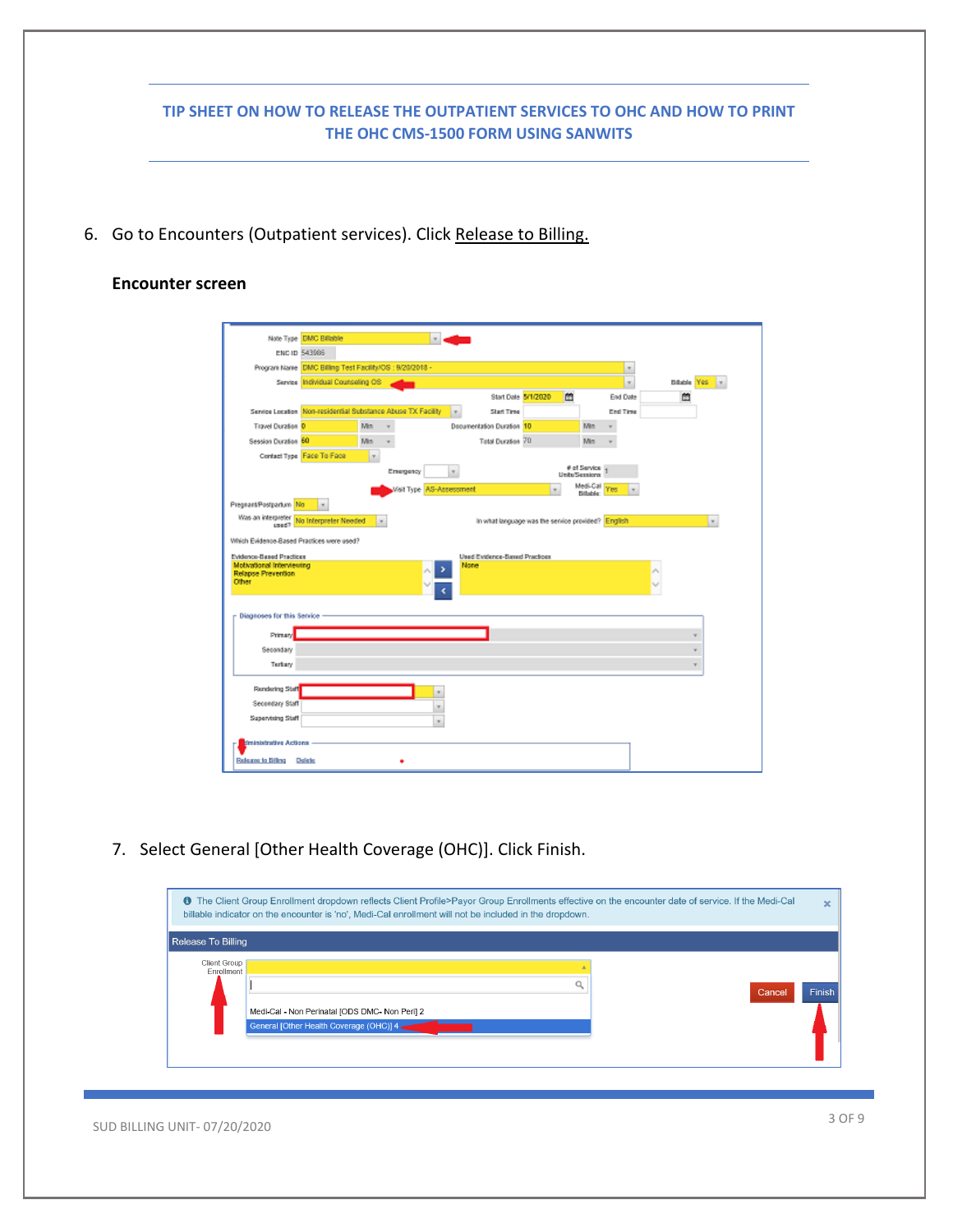- 8. Go to Claim Item List. Select Plan Other Health Coverage. Item Status All Awaiting Review. Select your Facility -> Enter Service Date (e.g. 07012020:07312020) -> Click Go.
- 9. Check the box next to Item # then click Release & Update Status. Click *Create Facility Batches.*

# **Claim Item List screen**

| <b>Claim Item Search</b>            |                                   |                        |                                  |    |         |                            |  |
|-------------------------------------|-----------------------------------|------------------------|----------------------------------|----|---------|----------------------------|--|
|                                     | Plan Other Health Coverage (O   v | Group Enrollment       |                                  |    | ENC ID  |                            |  |
| <b>Client First Name</b>            |                                   | Client Last Name       |                                  |    | Charge  |                            |  |
| Subscriber/Resp Party First<br>Name |                                   | S/R Party Last Name    |                                  |    | Service |                            |  |
| Subscriber/Resp Party Account       |                                   | <b>Rendering Staff</b> |                                  |    |         | Service Date 07012020:0731 |  |
| Authorization #                     |                                   |                        |                                  |    |         |                            |  |
|                                     | Item Status   All Awaiting Review | Facility               | <b>DMC Billing Test Facility</b> |    |         |                            |  |
| FFS Type                            | $\overline{\phantom{a}}$          |                        |                                  |    |         |                            |  |
| Add-On Level                        |                                   |                        |                                  |    |         |                            |  |
| Group Session ID                    |                                   |                        |                                  |    |         |                            |  |
|                                     |                                   |                        | Clear                            | Go |         |                            |  |

# **Create Facility Batch**

|                                        | <b>Administrative Actions</b><br><b>Create Agency Batches</b> |   | <b>Create Facility Batches</b> |                 |                     |                     |                |                 |                 |                    |                 |                               |
|----------------------------------------|---------------------------------------------------------------|---|--------------------------------|-----------------|---------------------|---------------------|----------------|-----------------|-----------------|--------------------|-----------------|-------------------------------|
|                                        | Claim Item List (Export)                                      |   |                                |                 |                     |                     |                |                 |                 |                    |                 | Update Status                 |
| Actions Item #                         |                                                               | ⊟ | <b>Client Name</b>             | <b>FFS Type</b> | <b>Add-On Level</b> | <b>Service Date</b> | <b>Service</b> | <b>Duration</b> | <b>Status</b>   | <b>Release Dat</b> |                 | <b>Session ID</b><br>$\wedge$ |
| $\sigma$<br>$\boldsymbol{\mathscr{E}}$ | 1159695                                                       | ⊽ |                                | <b>FFS</b>      | None                | 7/2/2019            | H0015/U8       | 60 Min          | Awaiting Review | 7/2/2019           | Hold<br>Release |                               |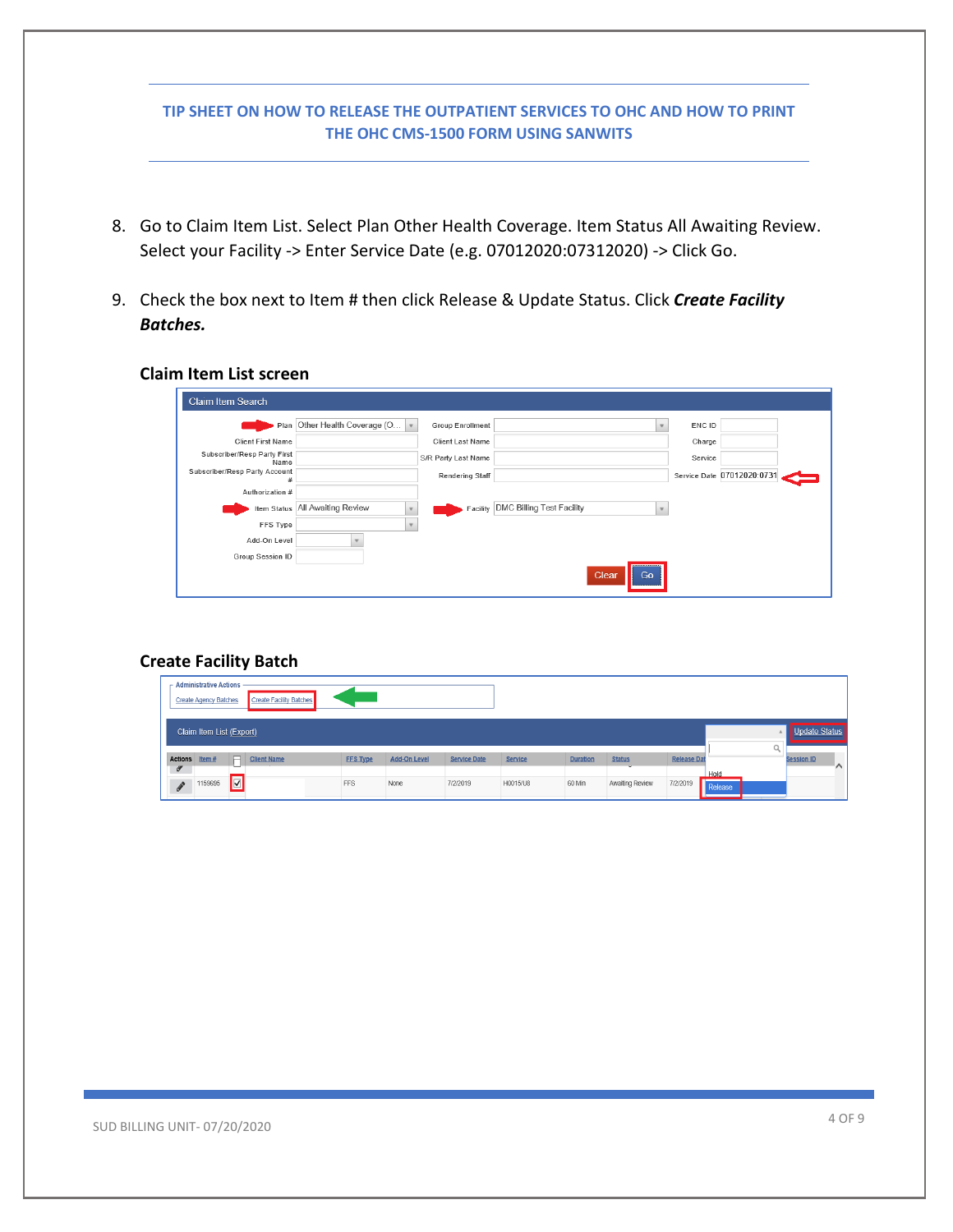#### 10. Move the Available Plans to the right. Click Go.

| <b>Choose Plan(s) for Batching</b> |                                        |
|------------------------------------|----------------------------------------|
| <b>Available Plans</b>             | <b>Selected Plans</b>                  |
|                                    | Other Health Care Coverage (OHC) .<br> |
| Cancel                             | <b>Clear</b><br>Go                     |

11. Go to Claim Batch List. Select Plan OHC. Click Go. Hover over the pencil and click the Batch Profile.

# **Claim Batch List screen**

|                | <b>Provider Claim Batch List</b> |                     |                    |                                            |                           |                        |             |       |                                             |      |                         |                |                             |                                |
|----------------|----------------------------------|---------------------|--------------------|--------------------------------------------|---------------------------|------------------------|-------------|-------|---------------------------------------------|------|-------------------------|----------------|-----------------------------|--------------------------------|
|                | <b>Billing Form</b>              | Batch #<br>FFS Type |                    | Plan Name Other Health Care Coverage (OHC) | $\sim$<br>$\mathbf{v}$    |                        |             |       | <b>Created Date</b><br><b>Transmit Date</b> |      | Status Awaiting Review  |                | Clear                       | Go                             |
|                | Claim Batch List (Export)        |                     |                    |                                            |                           |                        |             |       |                                             |      |                         |                |                             | Download 837                   |
| <b>Actions</b> | <b>Batch</b>                     |                     | <b>Status</b>      | <b>Batch For</b>                           | <b>FFS</b><br><b>Type</b> | <b>Billing</b><br>Form | 837<br>Type | Order | <b>Charges</b> Units                        |      | <b>Service</b><br>Mo/Yr | <b>Created</b> | <b>Transmit Agency Name</b> | <b>Facility</b><br><b>Name</b> |
| $\mathscr{F}$  | 106584                           |                     | Awaiting<br>Review | Other Health Care Coverage FFS<br>(OHC)    |                           | CMS-1500               |             | P     | \$4.73                                      | 0.04 | <b>Jul 2020</b>         | 7/17/2020      | Residential<br>Agency 1     | Residential<br>#1              |

12. Click Release. Click Bill It. Save and Finish.

**Note:** Outpatient providers are requested to contact the Billing Unit to let us know that you have claims to be billed to OHC.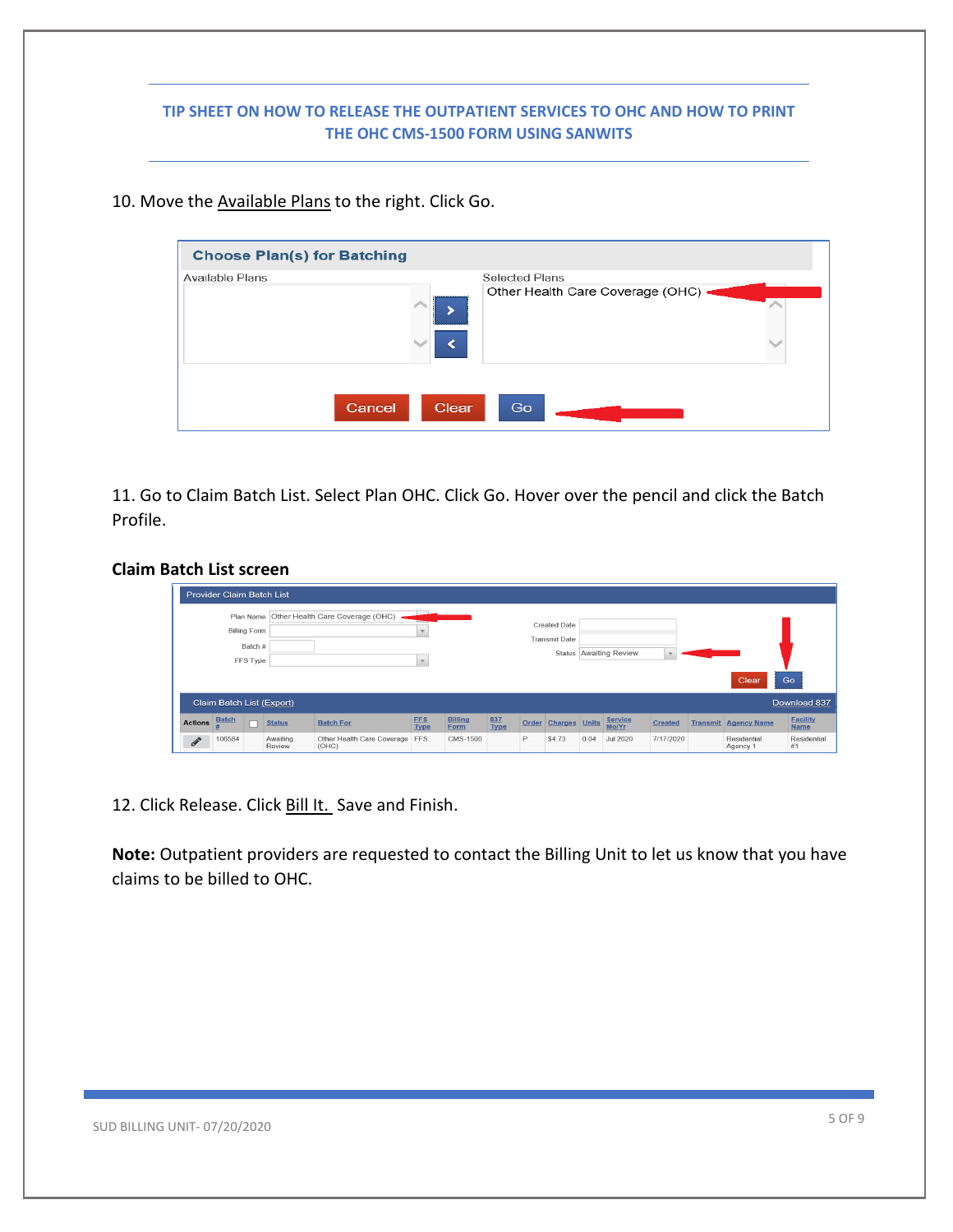#### **Admin Action: Release**

| Claim Batch List .              | $u$ atun $\pi$                | LUVUI | позавис | <b>UIGOLOU</b> | $V$ <b>RIBITION</b> |
|---------------------------------|-------------------------------|-------|---------|----------------|---------------------|
| <b>Encounter List</b>           |                               |       |         |                |                     |
| <b>EOB Transaction List</b>     |                               |       |         |                |                     |
| <b>Payment List</b>             |                               |       |         |                |                     |
| <b>Billing Transaction List</b> | <b>Administrative Actions</b> |       |         |                |                     |
| <b>Client Balance</b>           | Release                       |       | Hold    | Void           |                     |
| <b>Clearing House Item</b>      |                               |       |         |                |                     |
| <b>Clearing House Batch</b>     |                               |       |         | Cancel         | Finish<br>Save      |
| <b>Cost Center</b>              |                               |       |         |                |                     |
|                                 |                               |       |         |                |                     |

# **Admin Action: Bill It**

| $\Gamma$ Administrative Actions<br><b>Awaiting Review</b> | Hold | Void | <b>Bill It</b>           |
|-----------------------------------------------------------|------|------|--------------------------|
|                                                           |      |      | Finish<br>Cancel<br>Save |

13. You will get this message below. You would select **"NO"** and insert the red/white form into the printer.

• If you click "Yes" it prints the form and the data. We have found that this print out is not acceptable but can be helpful to enter the data into an OHC billing system if they do accept the form.

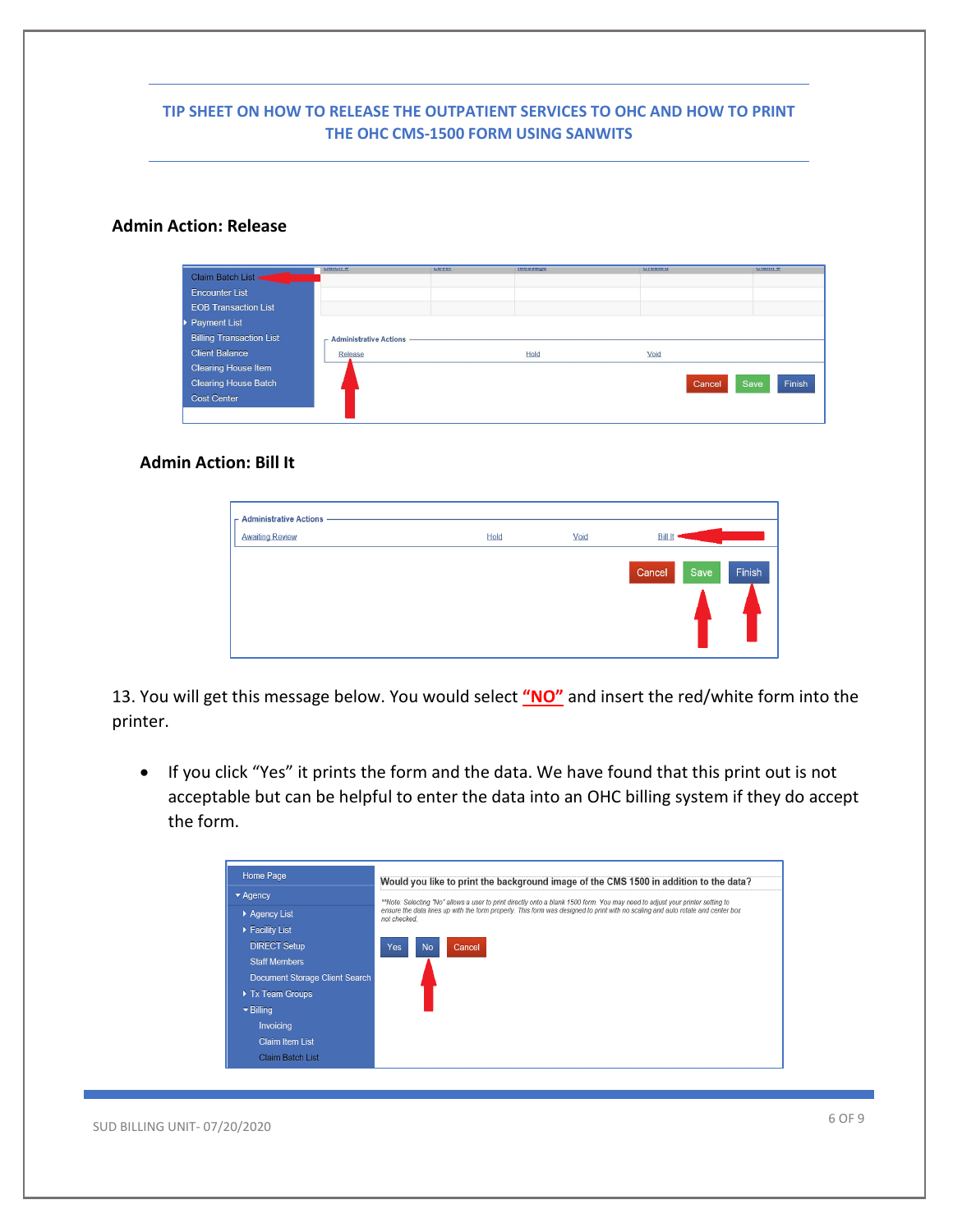• The CMS 1500 form's print view will be in black and white, with no lines and field titles.

*Here is how the CMS 1500 print preview looks like:*



SUD BILLING UNIT-07/20/2020 7 OF 9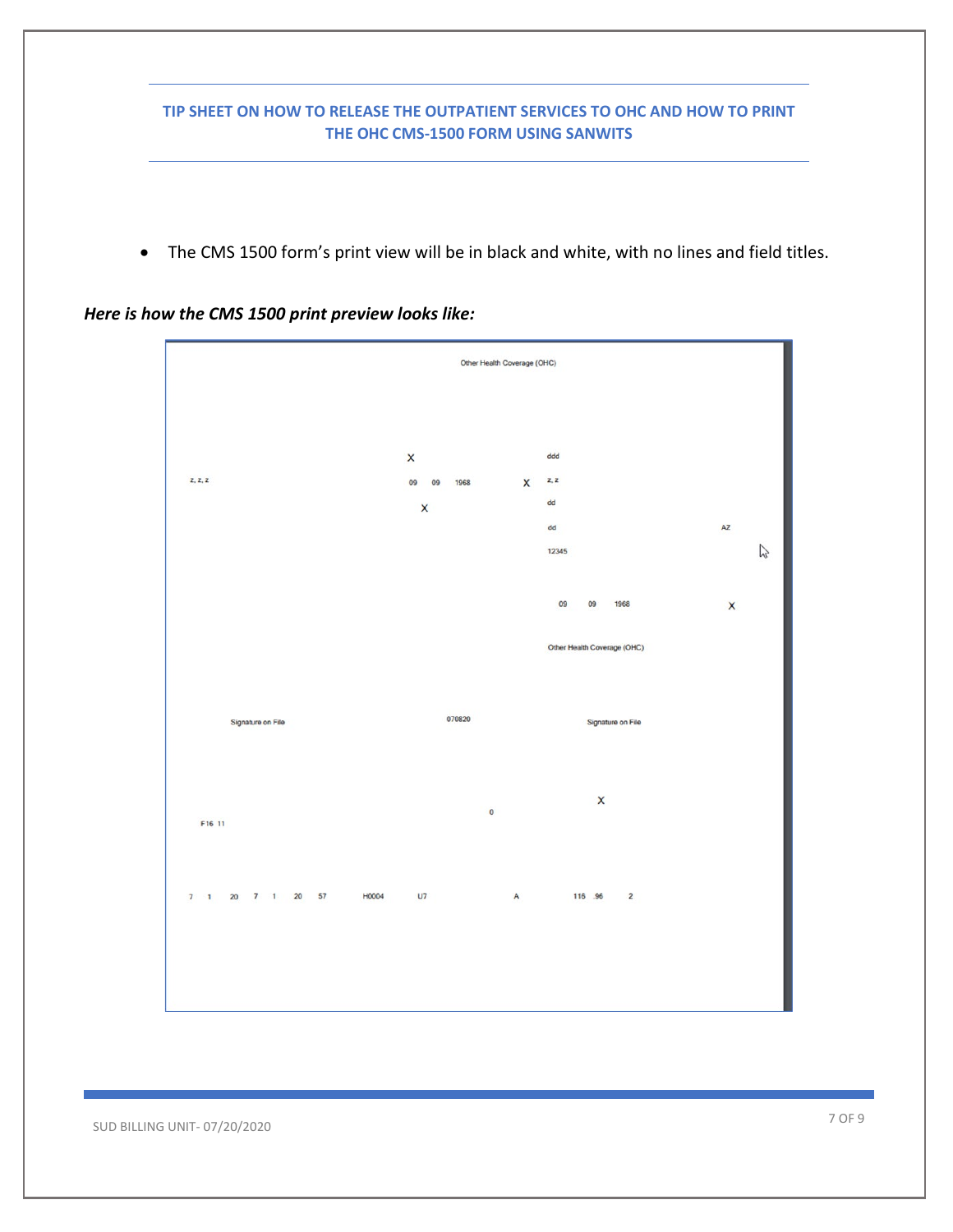| TIP SHEET ON HOW TO RELEASE THE OUTPATIENT SERVICES TO OHC AND HOW TO PRINT<br>THE OHC CMS-1500 FORM USING SANWITS                                          |
|-------------------------------------------------------------------------------------------------------------------------------------------------------------|
|                                                                                                                                                             |
|                                                                                                                                                             |
|                                                                                                                                                             |
|                                                                                                                                                             |
|                                                                                                                                                             |
|                                                                                                                                                             |
| If provider is able to obtain a copy of the client's insurance card, please enter the insurance<br>Policy # on the Payor Group Enrollment's Policy # field. |

- Policy # POLNO1 Payor Priority Order 3  $\mathcal{F}_1$ m End Coverage Start 1/1/2020 曲 Payment Scale Relationship to Subscriber/ Responsible Party Self  $\vert x \vert$ Aid Code Subscriber/ Responsible Party: Middle Last Name First Name Subscriber # SUBSCRNO2 Birthdate 8/18/1988 Gender 2-Female ä  $\mathbf{v}$ Address 1 987 65th St Address 2 City San Diego State California  $\mathbf{E}_\parallel$ Zip 11111 Cancel Save
- On the CMS 1500 red/white ink. The subscriber number prints in line 1A while the OHC policy number prints in line 11. Please see the sample below.

# **Sample: Top portion of the CMS 1500 field 1a (Insured's ID #) and field 11 (Insured's Policy #)**

|                                    | APPROVED BY NATIONAL UNIFORM CLAIM COMMITTEE (NUCC) 02/12       |                                                                            |                                                                                 |                                      |                    |                |
|------------------------------------|-----------------------------------------------------------------|----------------------------------------------------------------------------|---------------------------------------------------------------------------------|--------------------------------------|--------------------|----------------|
| PICA                               |                                                                 |                                                                            |                                                                                 |                                      | <b>PICA</b>        |                |
| <b>MEDICARE</b>                    | <b>MEDICAID</b><br><b>TRICARE</b><br>CHAMPVA                    | <b>OTHE</b><br><b>GROUP</b><br>FECA<br>BLK LUNG<br><b>HEALTH PLAN-</b>     | 1a. INSURED'S I.D. NUMBER                                                       | (For Program in Item 1)              |                    |                |
| (Medicares)                        | (1Da/DoDa)<br>(Medicaide)                                       | (Mornber (Da) X (IDa)<br>(1Dx)<br>(ID#)                                    | SUBSCRNO2                                                                       |                                      |                    |                |
|                                    | 2. PATIENT'S NAME (Last Name, First Name, Middle Initial)       | 3. PATIENT'S BIRTH DATE<br><b>SEX</b><br>F X<br>18<br>1988<br>08           | a INICHIDED'S NAME IT HA MAY 3. First Name, Middle Initial)                     |                                      |                    |                |
| 5. PATIENT'S ADDRESS (No., Street) |                                                                 | <b>6. PATIENT RELATIONSHIP TO INSURED</b>                                  | 7. INSURED'S ADDRESS (No., Street)                                              |                                      |                    |                |
|                                    |                                                                 | Self X Spouse<br>Other<br>Chad                                             | 987 65th St                                                                     |                                      |                    |                |
| CITY                               | <b>STATE</b>                                                    | 8. RESERVED FOR NUCC USE                                                   | CITY<br>San Diego                                                               |                                      | <b>STATE</b><br>CA | TION           |
| <b>ZIP CODE</b>                    | <b>TELEPHONE (Include Area Code)</b>                            |                                                                            | <b>ZIP CODE</b><br>11111                                                        | <b>TELEPHONE (Include Area Code)</b> |                    | <b>NFORMA</b>  |
|                                    | 9. OTHER INSURED'S NAME (Last Name, First Name, Middle Initial) | 10. IS PATIENT'S CONDITION RELATED TO:                                     | 11. INSURED'S POLICY GROUP OR FECA NUMBER<br>POLNO <sub>1</sub>                 |                                      |                    |                |
|                                    | a. OTHER INSURED'S POLICY OR GROUP NUMBER.                      | a. EMPLOYMENT? (Current or Previous)<br><b>NO</b><br>YES                   | <b>a. INSURED S DATE OF BIRTH</b><br>MAG<br><b>DD</b><br>YY<br>1988<br>08<br>18 | M                                    | F[X]               | <b>INSURED</b> |
| <b>b. RESERVED FOR NUCC USE</b>    |                                                                 | <b>b. AUTO ACCIDENT?</b><br><b>PLACE (State)</b><br>NO <sub>1</sub><br>YES | b. OTHER CLAIM ID (Designated by NUCC)                                          |                                      |                    | <b>AND</b>     |
| c. RESERVED FOR NUCC USE           |                                                                 | c. OTHER ACCIDENT                                                          | c. INSURANCE PLAN NAME OR PROGRAM NAME                                          |                                      |                    | έ              |